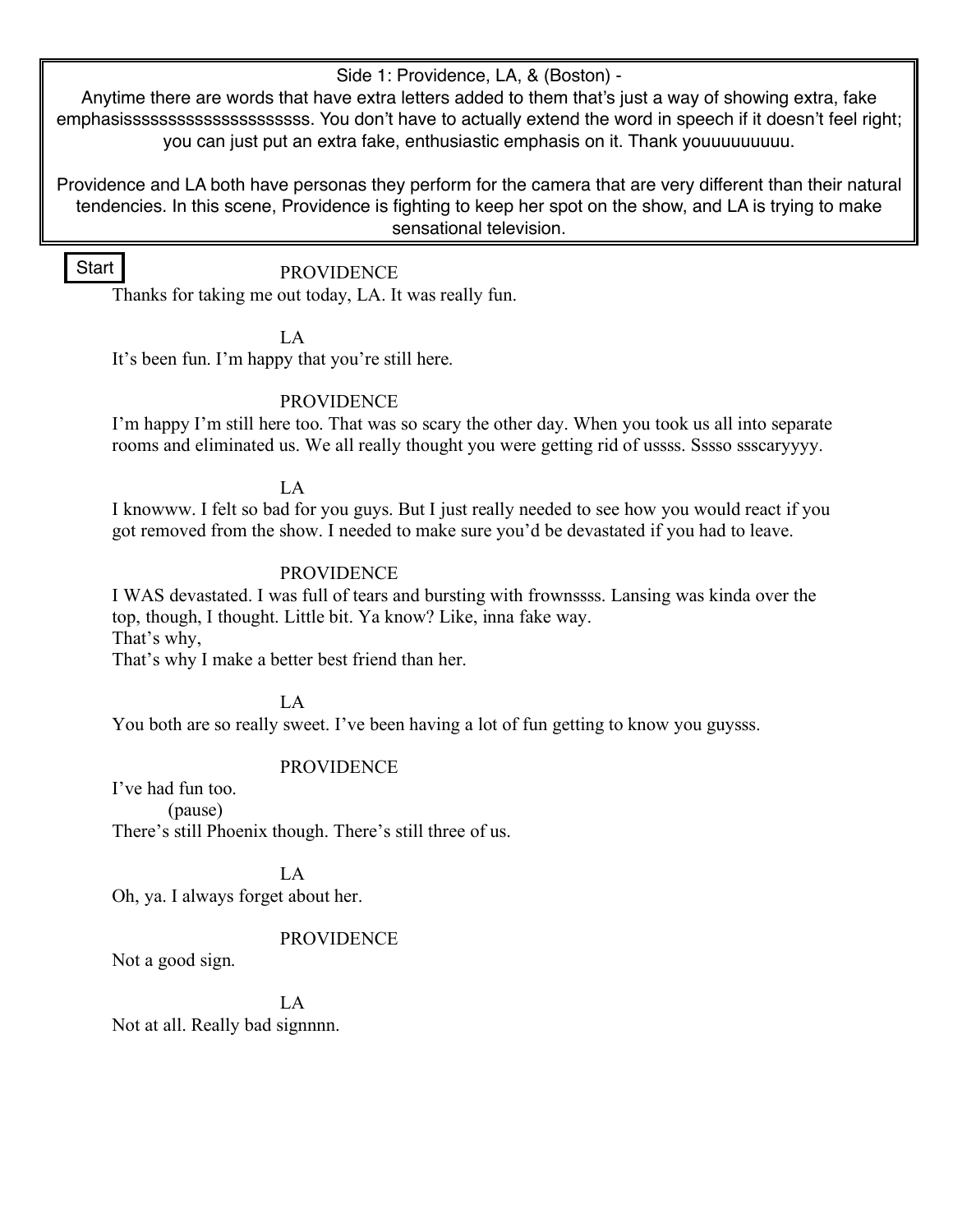### BOSTON

(enters with a huge sundae) And here you are, ladies. THE GOLDEN OPULENCE, \$1,000 SUNDAE.

### LA/PROVIDENCE

Wowwww, whoaaaaaa

### PROVIDENCE

What the hell. Is that even edible?

## LA

(uh oh, LA looks to camera) Can we stop and go back? (to Providence) Don't insult the sundae.

## BOSTON

(to Providence) Just stick to what we've gone over.

### PROVIDENCE

(pause) I wasn't trying to insult the sundae.

#### BOSTON

But you did. (exits with the sundae)

### PROVIDENCE I'm so sorry, I wasn't trying to-

### LA

It's fineee.

#### PROVIDENCE

I really didn't-

LA Stop apologizing. It's unflattering.

PROVIDENCE Of course. I just want to look hot for you.

## LA You do. Just do what they told you to do, it'll be great. (looks to cameras)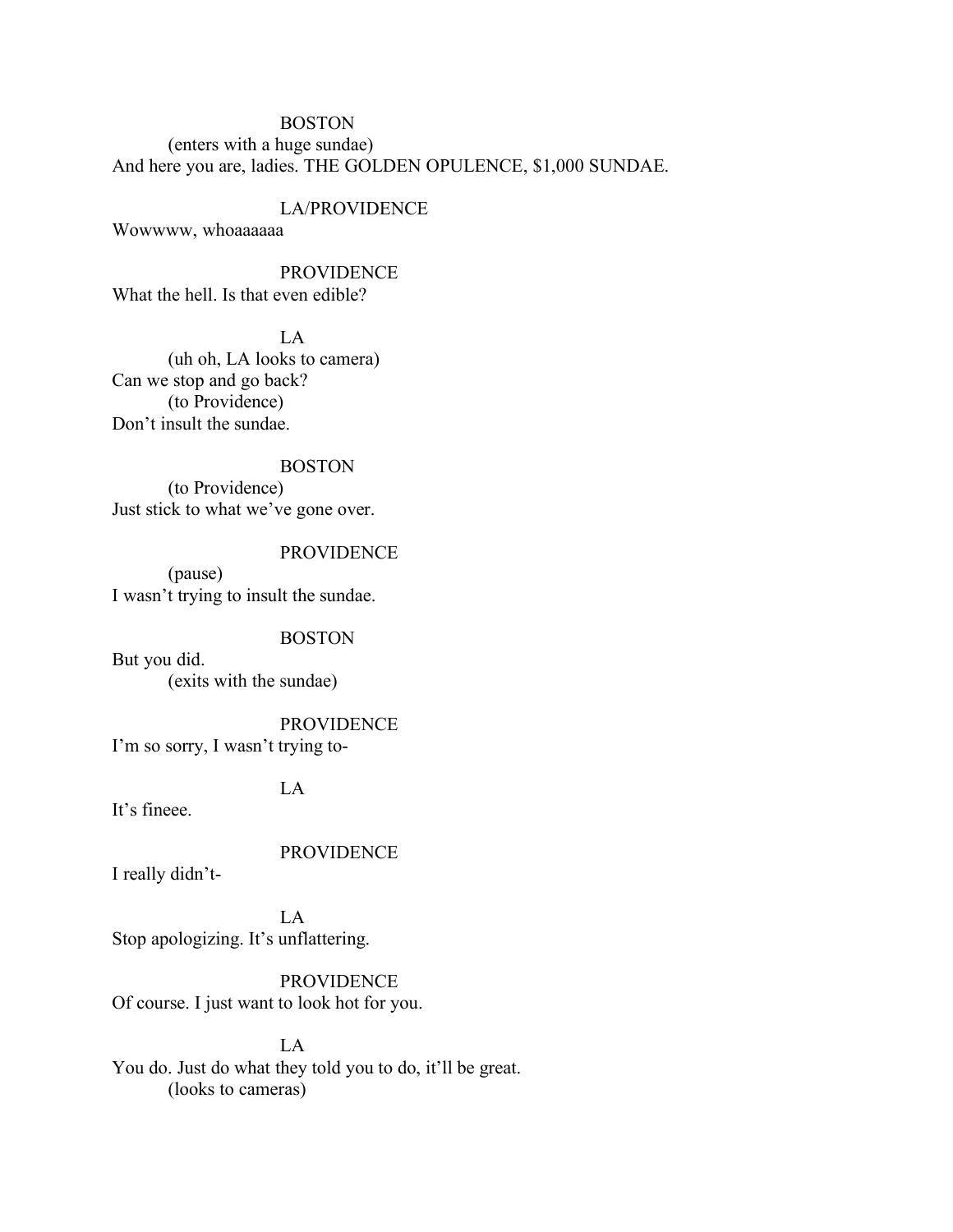Okay, just give me a signal. (she gets a signal) Great, Boston take a second then come back out.

## **BOSTON**

(takes a second then re-enters with a huge sundae) And here you are, ladies. THE GOLDEN OPULENCE, \$1,000 SUNDAE.

# LA/PROVIDENCE

Wowwwww, whoaaaaaa

# LA

You know, looks kinda like a sculpture a little bit. I don't wanna ruin it. It's so pretty. (pause) It's sooo pretty. (pause, blatantly cueing Providence)

 $\overline{a}$ 

Providence: it's sooo prettyyyy.

#### PROVIDENCE

(pause, remembers her cue) Oh! Ya, sexxxyyy

## LA

Yeah. You like it?

PROVIDENCE Yeah, I like it. Thank you so much, LA.

 $L_A$ I like to spoil my friends. Should we dig in?

### PROVIDENCE

Of course.

(pause)

# LA

Go on. Dig in.

#### PROVIDENCE

But… (pause, whispers) The goblet's empty.

LA (pause, whispers) Eat the sundae.